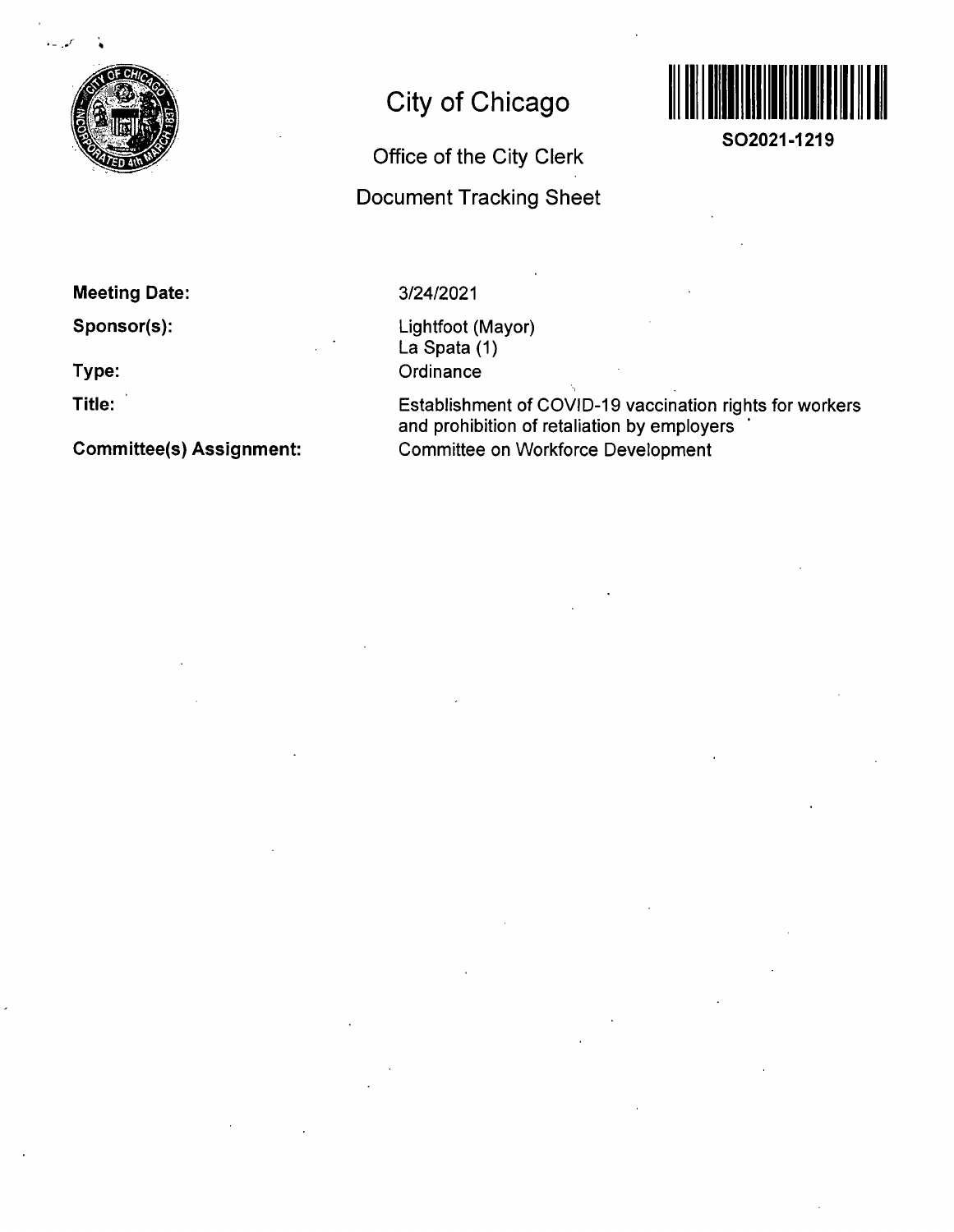### **S U BSTITUI E ORDINANC E**

#### **BE IT ORDAINED BY THE CITY COUNCIL OF THE CITY OF CHICAGO:**

#### **SECTION 1. Duty to allow workers to vaccinate.**

(a) As used in this ordinance, the following terms shall have the following meanings:

 $(1)$  "Employer" means a person, as defined in Section 1-4-090 $(e)$  of the Municipal Code of Chicago, who engages the services of at least one individual for payment..

(2) "Regular rate" shall have the definition applied to that term in 29 U.S.C. § 207(e).

(3) "Shift" means the consecutive hours an Employer schedules a Worker to work, including Employer-approved meal periods and rest periods.

(4) "Vaccine" and "vaccinate", in their various forms, mean a vaccine against COVID-19 or inoculation with a vaccine against COVID-19.

(5) "Worker" means an individual that performs work for an Employer, including as an employee or as an independent contractor.

(b) Whether vaccination is voluntarily sought or Employer-required, an Employer may not require that a Worker get vaccinated only during non-shift hours. An Employer shall not take adverse action against any Worker for taking time during a shift to get a vaccine.

(c) If a Worker has paid sick leave or paid time off accrued or otherwise available and requests to use that time to get a vaccine, the Employer shall allow the Worker to use that time for that purpose.

(d) An Employer that requires that a Worker be vaccinated shall compensate the Worker for the time, up to four hours per dose, that the Worker takes to get vaccinated at the Worker's regular rate of pay if the Worker's vaccination appointment time is during a shift. An Employer that requires that a Worker be vaccinated shall not require the Worker to use paid time off or paid sick leave to fund the hours of shift missed to get vaccinated.

(e) If an Employer takes adverse action against a Worker for taking time during a shift to get a vaccine in violation of subsection (b), (c), or (d), that shall be considered retaliation under Chapter 1-24 of the Municipal Code of Chicago. The Commissioner of Business Affairs and Consumer Protection or the Director of Labor Standards may take action against the Employer by instituting an action in administrative hearings or requesting the Corporation Counsel to take action in a court of law against the Employer.

(f) An Employer that violates this ordinance shall be liable for a fine of between \$1,000.00 and \$5,000.00.

(g) A Worker who has been subjected to a violation of this ordinance may recover in a civil action reinstatement to either the same position held before the retaliatory action or to an equivalent position, damages equal to three times the full amount of wages that would have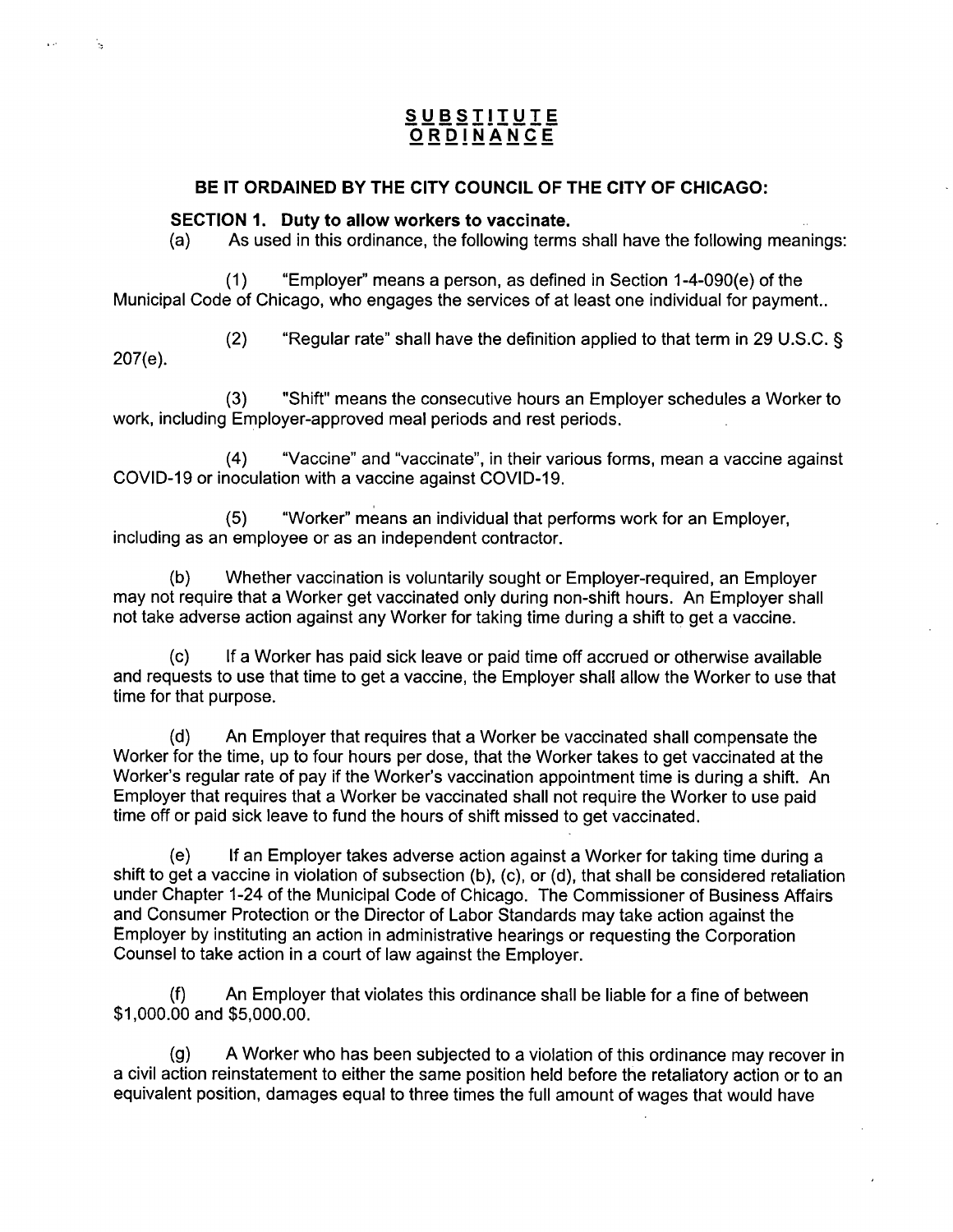been owed had the retaliatory action not taken place, as well as any other actual damages directly caused by the retaliatory action, together with costs and such reasonable attorney's fees as a court allows.

SECTION 2. The Commissioner of Public Health shall have the authority to promulgate rules necessary to implement this ordinance.

SECTION 3. In light of the urgent need to ensure the safety of Workers and all people in the City of Chicago, pursuant to 65 ILCS 5/1-2-4 this ordinance shall take effect immediately upon its passage and approval, if such passage is by a vote of at least two-thirds of the members of this Council. In the event this ordinance passes by a majority vote of less than twothirds of the members of this Council, it shall take effect ten days after passage and publication.

SECTION 4. Unless otherwise provided by ordinance, this ordinance shall be repealed of its own accord, without further action of the City Council, when the Commissioner of Public Health makes a written determination that the threat to public health posed by COVID-19 has diminished to the point that this ordinance can safely be repealed.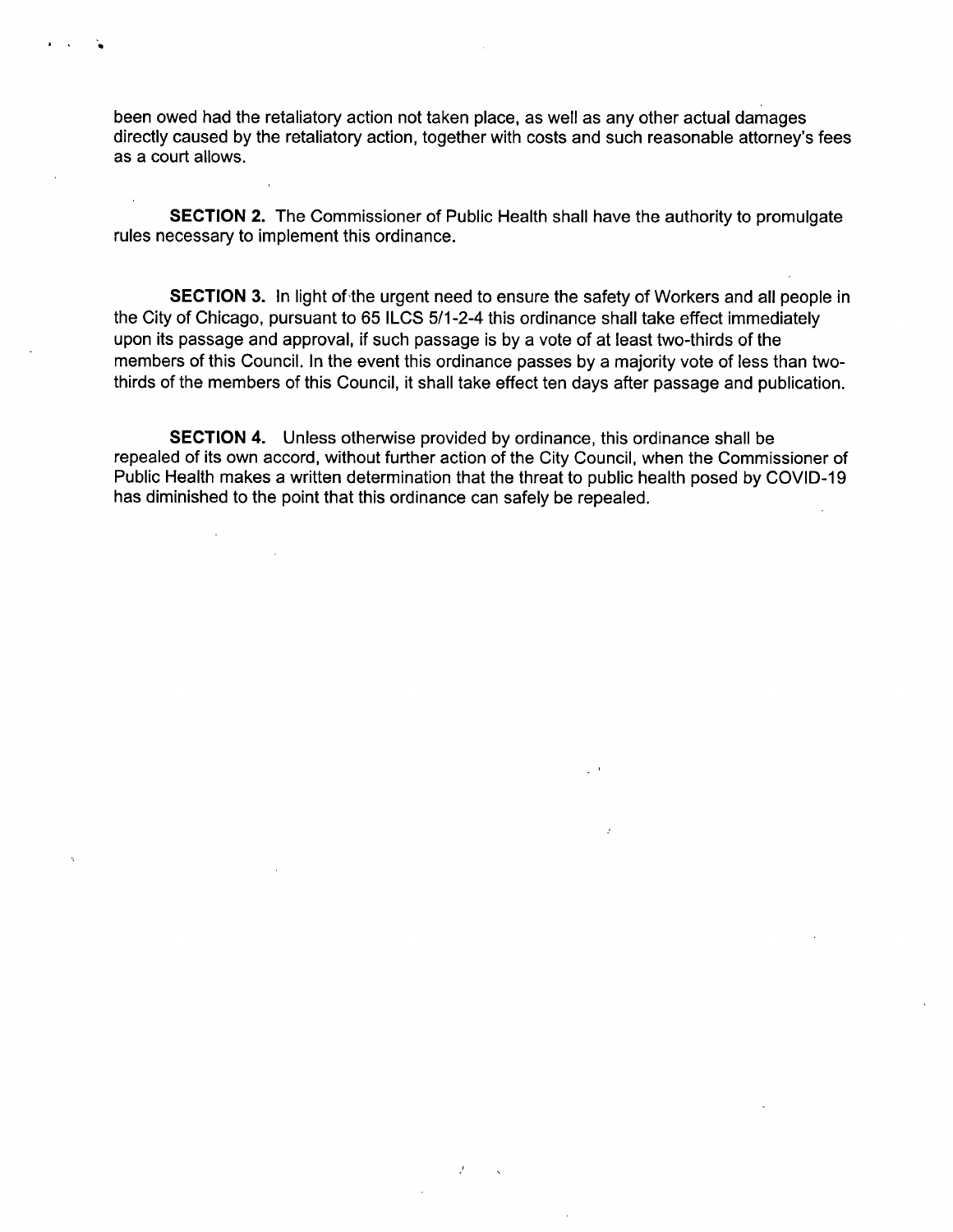

To the President and Members of the City Council:

 $\ddot{\phantom{a}}$ 

Your Committee on Workforce Development, to which was referred an ordinance, SO2021-1219 - Establishment of COVID-19 vaccination rights for workers and prohibition of retaliation by employers, begs leave to recommend that Your Honorable Body pass the ordinance submitted herewith.

This recommendation was concurred in by all members of the committee present on April 13, 2021.

Respectfully submitted,

Susan Sadlowski Haya

Susan Sadlowski Garza Chairwoman